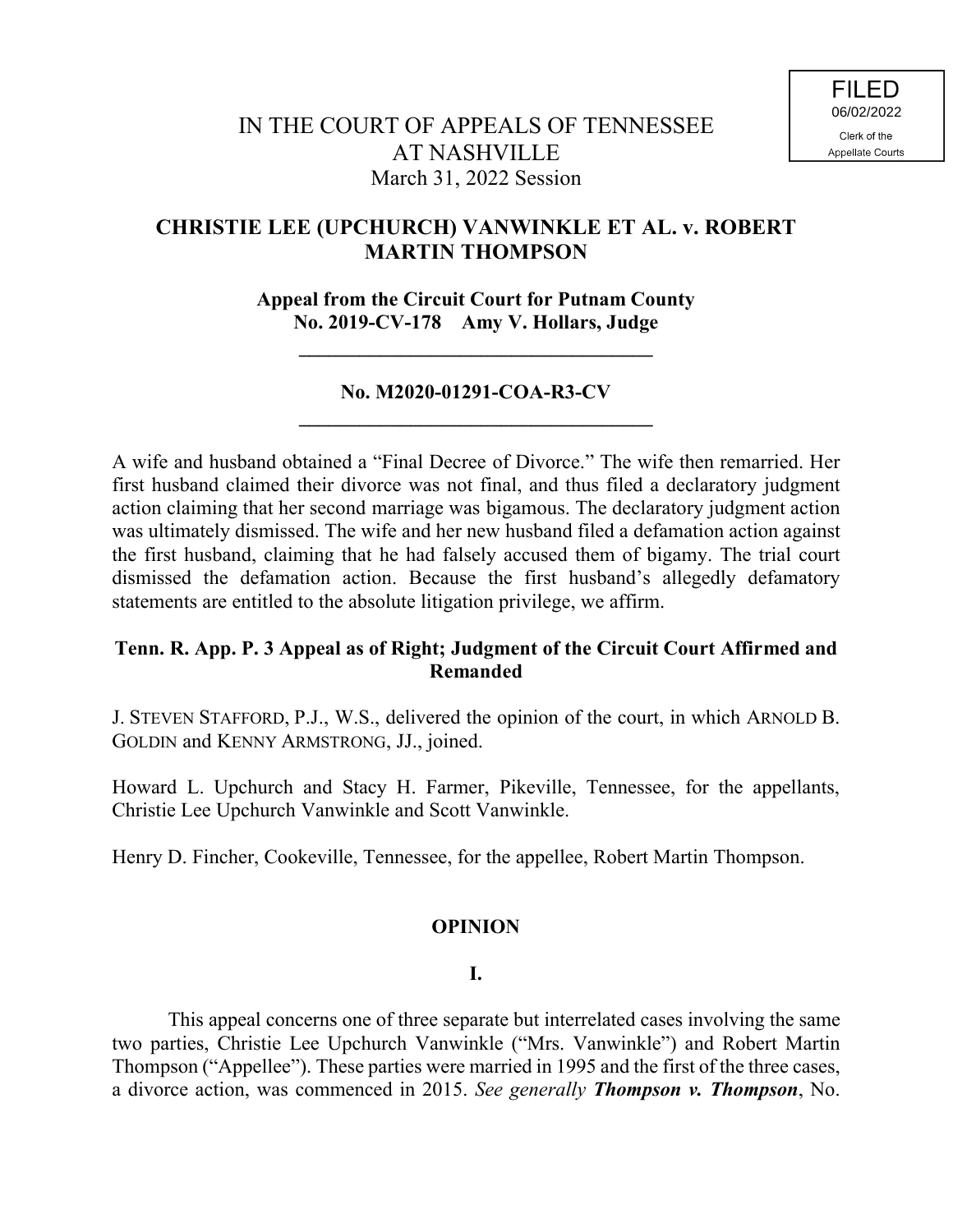M2020-01293-COA-R3-CV, 2022 WL 386159 (Tenn. Ct. App. Feb. 9, 2022). A "Final Decree of Divorce" was filed in the Circuit Court of Putnam County (the "trial court") on December 22, 2017, stating that Mrs. Vanwinkle and Appellee were "granted an absolute divorce and restored to all the rights and privileges of single persons." The decree also stated, inter alia, that issues of property division and alimony would be reserved for later determination. An order designated as a final order was entered on October 29, 2018, detailing the division of marital property and debts. *Id.* at \*2. Mrs. Vanwinkle filed a motion to alter or amend the trial court's judgment or, alternatively, for a new trial, which this Court treated as a motion pursuant to Tennessee Rule of Civil Procedure 59.04. *See id.* at \*2, \*2 n.3. Therein, she claimed that the trial court had divided her retirement benefits in a manner that did not reflect the parties' true agreement. *Id.* at \*2. The trial court denied Mrs. Vanwinkle's motion, and Mrs. Vanwinkle appealed to this Court. *Id.* at \*3.<sup>1</sup>

As is relevant to the second and third cases involving these parties, Mrs. Vanwinkle married Scott Vanwinkle (together, with Mrs. Vanwinkle, "Appellants") on October 27, 2018. On July 19, 2019, Appellee filed a separate action against Appellants in the trial court entitled "Complaint for Declaratory Judgment and to Invalidate Bigamous Marriage."<sup>2</sup> Therein, Appellee essentially alleged that Appellants' marriage was bigamous because the divorce between Appellee and Mrs. Vanwinkle was not final. Appellee asked the trial court to declare Appellants' marriage invalid, to permit him to determine the extent of the property acquired during their marriage, and to award him an appropriate share of that property. Appellants filed a motion to dismiss Appellee's declaratory judgment action, which was eventually granted.

In the third case, Appellants filed a complaint for defamation against Appellee in the trial court on August 15, 2019. Therein, they claimed that Appellee had falsely alleged that they had committed bigamy in his complaint for declaratory judgment. Appellants' defamation complaint further alleged, inter alia, that Appellee knew his allegation of bigamy was untrue because he himself had appeared before the trial court to secure a final divorce from Mrs. Vanwinkle. Appellants sought compensatory and punitive or exemplary damages as a result of the alleged defamation. Appellee filed a motion to dismiss the defamation complaint pursuant to Rule 12.02(6) of the Tennessee Rules of Civil Procedure. Therein, Appellee argued, inter alia, that the divorce was not final, and thus his bigamy allegation was true and not defamatory. Regardless, Appellee also contended that his allegations of bigamy were protected under the absolute litigation privilege—in other words, even if his statements were defamatory, he could not be sued for defamation because he made the statements in the course of a judicial proceeding and the statements were relevant to the issue in the judicial proceeding. Appellee also sought attorney's fees

<sup>&</sup>lt;sup>1</sup> We affirmed the decision of the trial court. *Id.* at  $*8$ . An application for permission to appeal is currently pending before the Tennessee Supreme Court.

 $2^{2}$  Records from the declaratory judgment action are not in the record. Therefore, we will only include the information related to that case that the parties do not appear to dispute.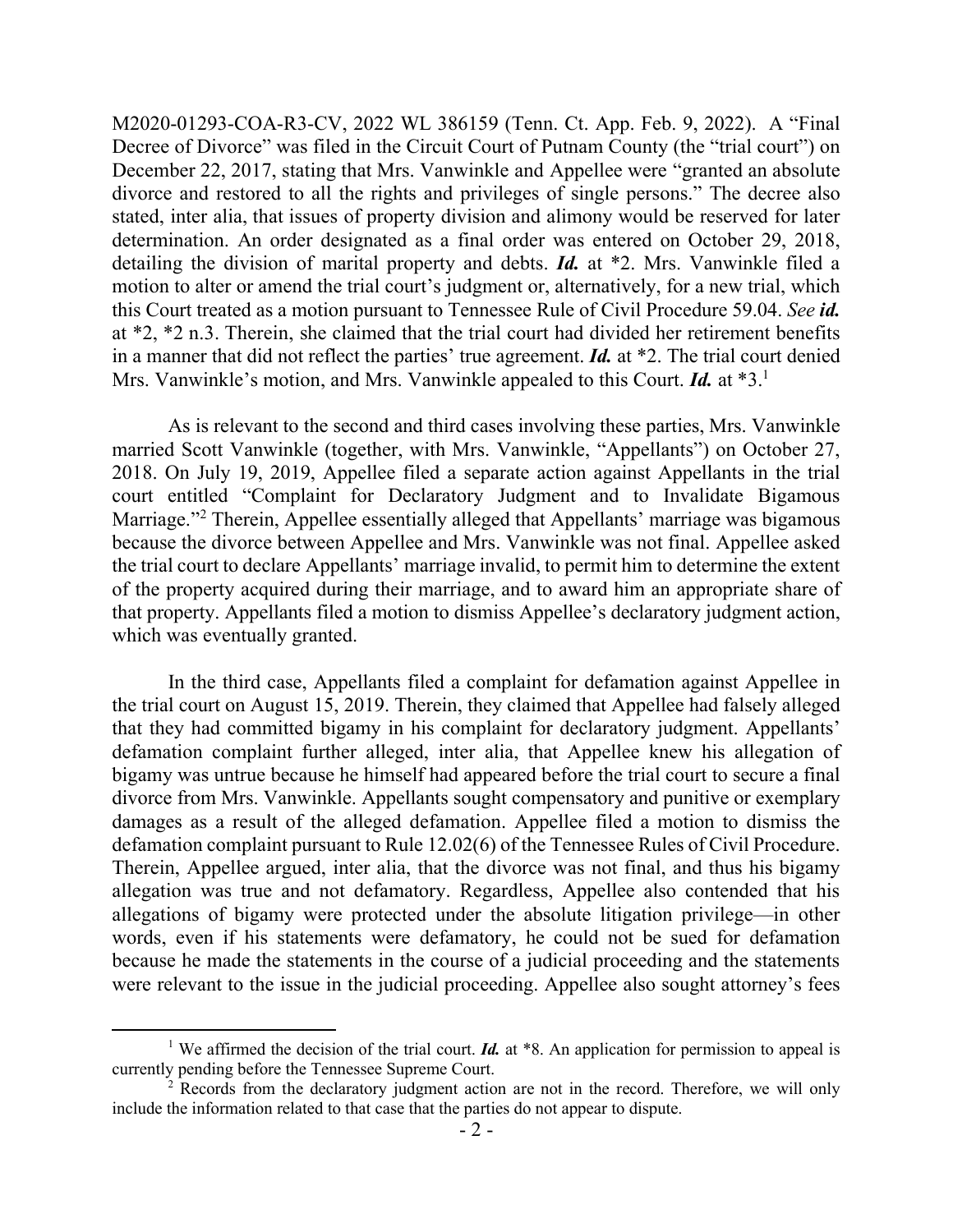in his motion to dismiss. Appellee later filed a motion for sanctions under Tennessee Rule of Civil Procedure 11 against Appellants.

A Zoom hearing occurred in the trial court on July 8, 2020. The parties' counsel presented arguments on Appellee's motion to dismiss Appellants' defamation complaint, among other matters. At the hearing, counsel for Appellee and counsel for Appellants verbally agreed to waive their respective motions for sanctions.

Following the hearing, the trial court entered an order on August 25, 2020, granting Appellee's motion to dismiss Appellants' defamation complaint. The trial court found, in part, that "all alleged defamatory statements were expressly claimed to have been made in the course of a judicial proceeding, specifically [Appellee's] Complaint," and "that the alleged defamatory statements were each pertinent or relevant to the issue involved in said judicial proceeding." Therefore, the trial court found that all of the allegedly defamatory statements were subject to the absolute litigation privilege and, as such, they could not form the basis of a defamation action. The trial court therefore dismissed the complaint for failure to state a claim upon which relief could be granted. The trial court further stated that counsel for the parties had agreed to mutually waive their claims for attorneys' fees.

Appellants appealed. This appeal concerns only the defamation case—not the divorce or declaratory judgment actions.

#### **II.**

The parties raise various issues, but the dispositive question is whether the absolute litigation privilege immunizes Appellee from liability for the statements he made in his declaratory judgment action, such that dismissal of Appellants' defamation action is warranted. Appellee also seeks frivolous appeal damages.

#### **III. STANDARD OF REVIEW**

This case was decided on a motion under Rule 12.02(6) of the Tennessee Rules of Civil Procedure, which states in relevant part that

[e]very defense, in law or fact, to a claim for relief in any pleading, whether a claim, counterclaim, cross-claim, or third-party claim, shall be asserted in the responsive pleading thereto if one is required, except that the following defenses may at the option of the pleader be made by motion in writing:  $\dots$  (6) failure to state a claim upon which relief can be granted[.]  $\dots$ . If, on a motion asserting the defense numbered (6) to dismiss for failure to state a claim upon which relief can be granted, matters outside the pleading are presented to and not excluded by the court, the motion shall be treated as one for summary judgment and disposed of as provided in Rule 56, and all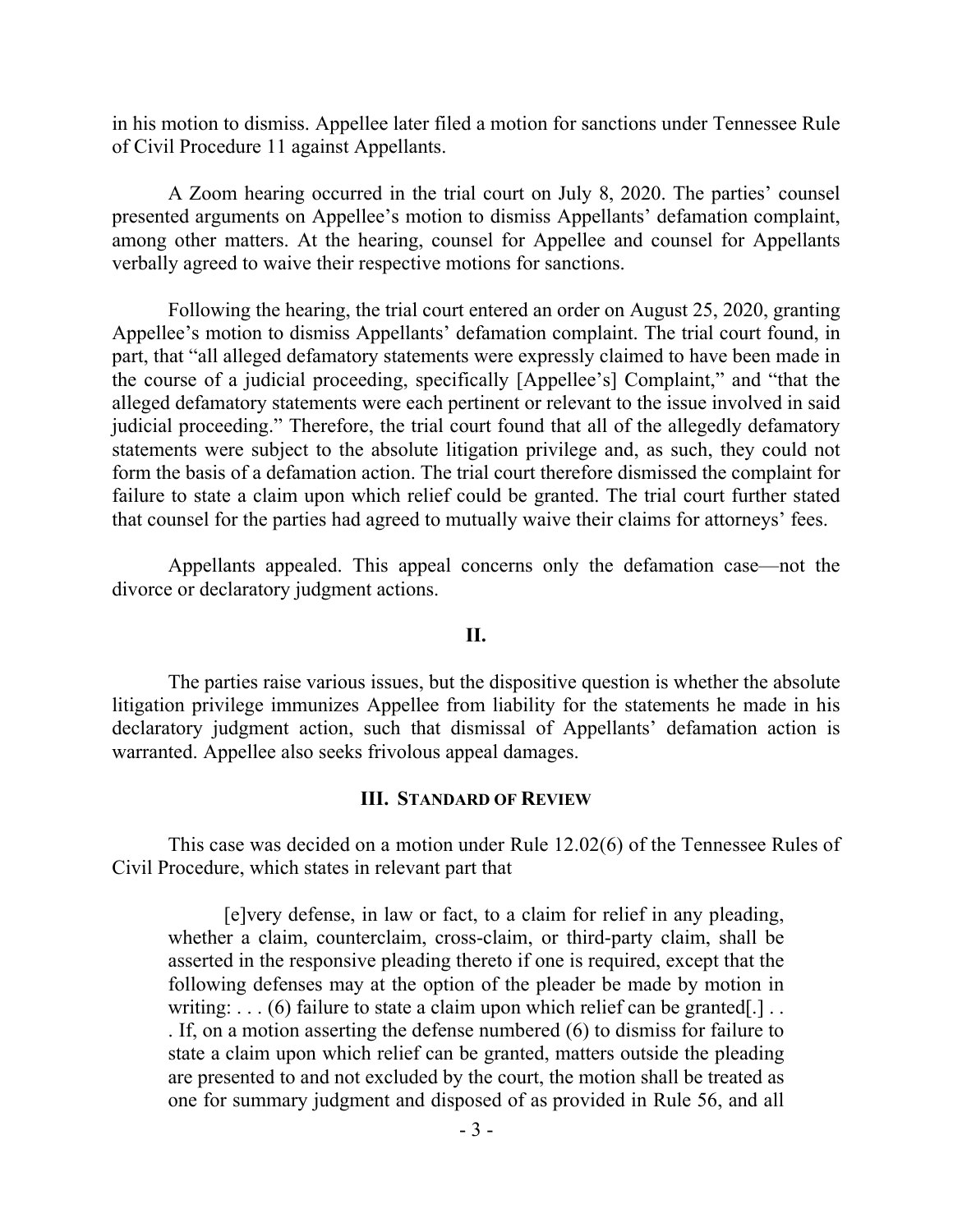parties shall be given reasonable opportunity to present all material made pertinent to such a motion by Rule 56.

This Court has previously explained Rule 12.02(6) motions as follows:

The purpose of a Tenn. R. Civ. P. 12.02(6) motion to dismiss is to determine whether the pleadings state a claim upon which relief can be granted. A Rule 12 motion only challenges the legal sufficiency of the complaint. It does not challenge the strength of the plaintiff's proof. *See Bell ex rel. Snyder v. Icard, Merrill, Cullis, Timm, Furen & Ginsburg, P.A.*, 986 S.W.2d 550, 554 (Tenn. 1999). In reviewing a motion to dismiss, we must liberally construe the complaint, presuming all factual allegations to be true and giving the plaintiff the benefit of all reasonable inferences. *See Pursell v. First American National Bank*, 937 S.W.2d 838, 840 (Tenn. 1996); *see also Trau-Med of Am., Inc. v. Allstate Ins. Co.*, 71 S.W.3d 691, 696–97 (Tenn. 2002). Thus, a complaint should not be dismissed for failure to state a claim *unless* it appears that the plaintiff can prove no set of facts in support of his or her claim that would warrant relief. *See Doe v. Sundquist*, 2 S.W.3d 919, 922 (Tenn. 1999); *Fuerst v. Methodist Hospital South*, 566 S.W.2d 847, 848 (Tenn. 1978) (emphasis added). Making such a determination is a question of law. Our review of a trial court's determinations on issues of law is de novo, with no presumption of correctness. *Frye v. Blue Ridge Neuroscience Center, P. C.*, 70 S.W.3d 710, 713 (Tenn. 2002); *Bowden v. Ward*, 27 S.W.3d 913, 916 (Tenn. 2000); *Ganzevoort v. Russell*, 949 S.W.2d 293, 296 (Tenn. 1997).

*W. Exp., Inc. v. Brentwood Servs., Inc.*, No. M2008-02227-COA-R3-CV, 2009 WL 3448747, at \*4 (Tenn. Ct. App. Oct. 26, 2009).

"Generally, '[i]f matters outside the pleadings are presented in conjunction with [] a Rule 12.02(6) motion [to dismiss] . . . and the trial court does not exclude those matters, the court must treat such motions as motions for summary judgment and dispose of them as provided in Rule 56." *Kilgore v. State*, No. E2018-01790-COA-R3-CV, 2019 WL 6002126, at \*3 (Tenn. Ct. App. Nov. 13, 2019) (quoting *Patton v. Estate of Upchurch*, 242 S.W.3d 781, 786 (Tenn. Ct. App. 2007)). But, there are exceptions to this rule:

Numerous cases . . . have allowed consideration of matters incorporated by reference or integral to the claim, items subject to judicial notice, matters of public record, orders, items appearing in the record of the case, and exhibits attached to the complaint whose authenticity is unquestioned; these items may be considered by the district judge without converting the motion into one for summary judgment.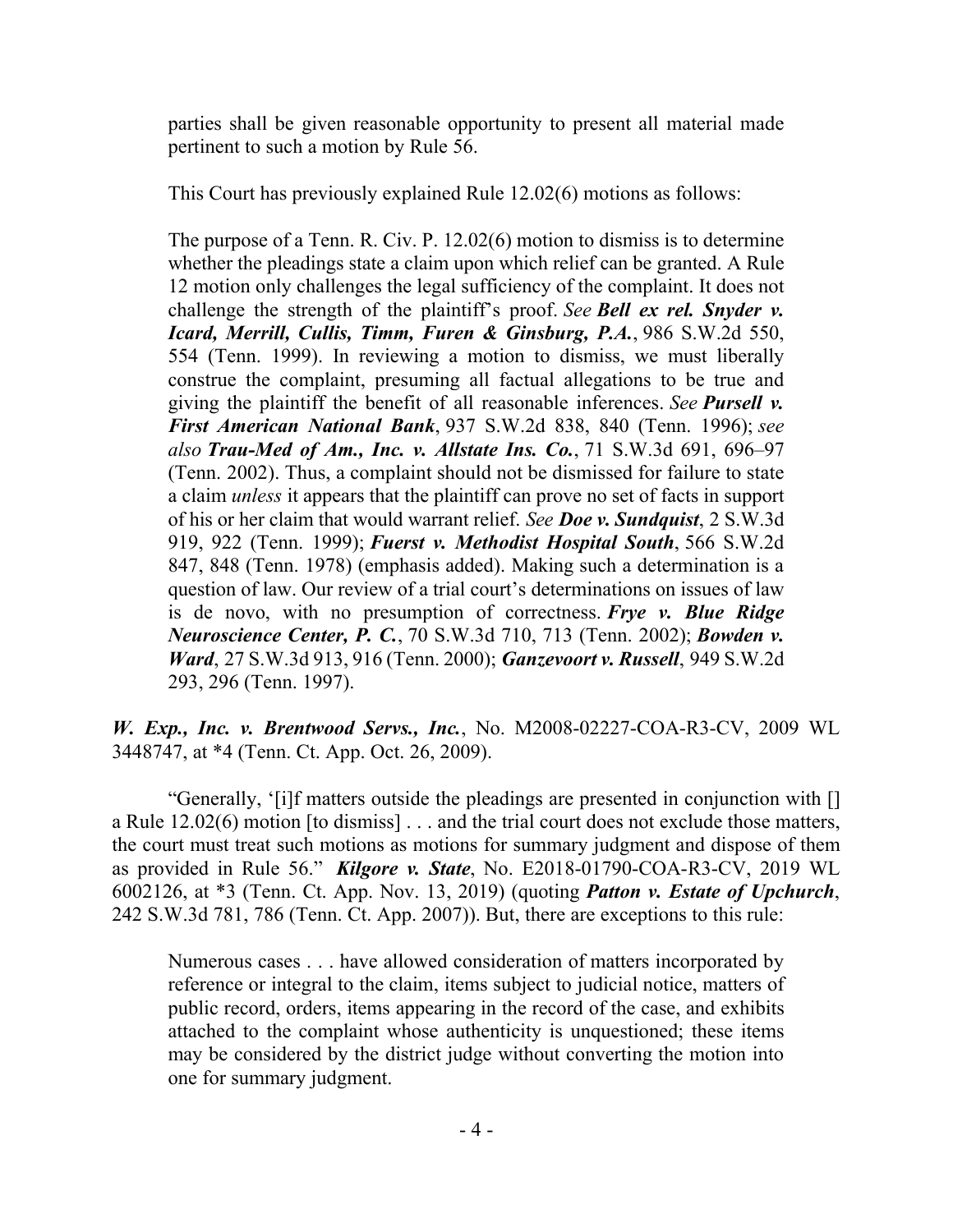*Brentwood Servs., Inc.*, 2009 WL 3448747, at \*3 (quoting *Ind. State Dist. Council of Laborers v. Brukardt*, No. M2007-02271-COA-R3-CV, 2009 WL 426237, at \*8 (Tenn. Ct. App. Feb. 19, 2009, *perm. app. denied* Aug. 24, 2009 (quoting Wright and Miller, Federal Practice and Procedure, Civil § 1357, p. 376 (3d ed. 2004))).

Here, Appellants argue that the trial court considered matters outside the pleadings in ruling on Appellee's Rule 12.02(6) motion. In ruling on the 12.02(6) motion, the trial court explicitly stated that it considered Appellants' defamation complaint and implied that it may have also considered Appellee's declaratory judgment complaint. The latter document, as Appellants concede, became a public record when it was filed and was presided over by the same trial court that adjudicated the defamation action. *See State v. Lawson*, 291 S.W.3d 864, 870 (Tenn. 2009) ("[T]hose matters pertaining to the records of a court are subject to judicial notice by the judge of that court."). It is also "integral" to Appellants' defamation claim. *See Brentwood Servs., Inc.*, 2009 WL 3448747, at \*3. Additionally, Appellants attached the December 22, 2017 "Final Decree of Divorce" to their defamation complaint, thereby making the decree part of the complaint. *See* Tenn. R. Civ. P. 10.03. <sup>3</sup> Thus, the trial court could consider both the declaratory judgment complaint and the divorce decree without converting the motion to dismiss to a motion for summary judgment. *See Brentwood Servs., Inc.*, 2009 WL 3448747, at \*3.

### **IV. DISCUSSION**

"There are two types of privileges that can be raised as a defense in a defamation case, absolute and qualified." *Simpson Strong-Tie Co. v. Stewart, Estes & Donnell*, 232 S.W.3d 18, 22 (Tenn. 2007) (citing *Jones v. Trice*, 360 S.W.2d 48, 51 (Tenn. 1962)). "A privilege is described as absolute when it is not defeated by the defendant's malice, ill-will, or improper purpose in publishing the defamatory communication. Thus, an absolute privilege is, in effect, a complete immunity." *Id.* (footnote and citations omitted). "By contrast, a qualified or conditional privilege is one that may be defeated if the defamatory publication was made with malice, ill-will, or for an improper purpose." *Id.* (citations omitted).

 $3$  Rule 10.03 states:

Whenever a claim or defense is founded upon a written instrument other than a policy of insurance, a copy of such instrument or the pertinent parts thereof shall be attached to the pleading as an exhibit unless the instrument is (1) a matter of public record in the county in which the action is commenced and its location in the record is set forth in the pleading; (2) in the possession of the adverse party and this fact is stated in the pleading; (3) inaccessible to the pleader or is of such nature that attaching the instrument would be unnecessary or impracticable and this fact is stated in the pleading, together with the reason therefor. Every exhibit so attached or referred to under (1) and (2) shall be a part of the pleading for all purposes.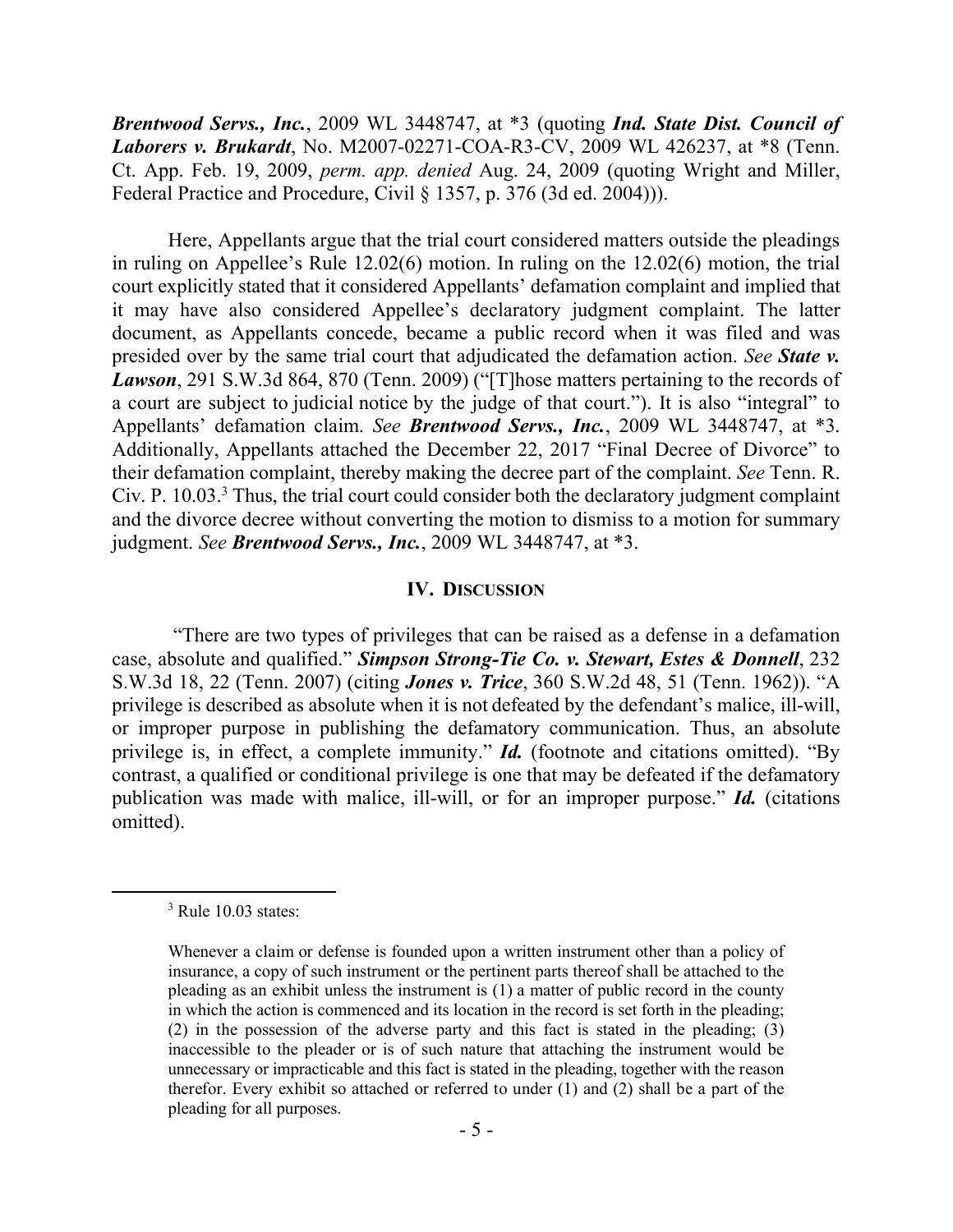In Tennessee, the "absolute litigation privilege" applies, such that "statements made in the course of a judicial proceeding, if pertinent or relevant, are absolutely privileged, and this is true regardless of whether they are malicious, false, known to be false, or against a stranger to the proceeding." *Trice*, 360 S.W.2d at 54. Such statements, "therefore[,] cannot be used as a basis for a libel action for damages." *Id.* at 50; *see also id.* at 54–55 ("Our opinion is consistent with the free and unrestricted use of all reasonably pertinent and relevant information available to litigants in presenting their causes before the courts of this State."). Thus, "a statement by a judge, witness, counsel, or party, to be absolutely privileged, must meet two conditions, viz: (1) It must be in the course of a judicial proceeding, and (2) it must be pertinent or relevant to the issue involved in said judicial proceeding." *Id.* at 52; *see also Simpson Strong-Tie Co.*, 232 S.W.3d at 23 (citing *Lambdin Funeral Serv. Inc. v. Griffith*, 559 S.W.2d 791, 792 (Tenn. 1978); *Trice*, 360 S.W.2d at 54) (explaining how the Tennessee Supreme Court has adopted the absolute litigation privilege). "'As to the degree of relevancy or pertinency necessary to make alleged defamatory matter privileged, the courts favor a liberal rule." *Trice*, 360 S.W.2d at 53 (quoting 33 Am. Jur. Page 146, Section 150). "'The matter to which the privilege does not extend must be so palpably irrelevant to the subject matter of the controversy that no reasonable man can doubt its irrelevancy and impropriety.'" *Id.* at 53–54 (quoting 33 Am. Jur. Page 146, Section 150).

"'The question of the relevancy or pertinency of matters contained in the pleadings, when in issue, is never left to the jury, but is a question of law for the court.'" *Id.* at 53 (quoting 33 Am. Jur. Page 146, Section 150). Additionally, the question of whether the absolute litigation privilege applies is one of law. *See Unarco Material Handling, Inc. v. Liberato*, 317 S.W.3d 227, 230 (Tenn. Ct. App. 2010) ("Whether Cohen's actions are protected by the litigation privilege and he is entitled to immunity constitutes a question of law.").

Appellants aver that the trial court found that the allegedly defamatory statements were made in the course of and relevant to the divorce case. While the trial court's order could have been worded more precisely, it is clear to us that the trial court intended to reference Appellee's declaratory judgment complaint—not the divorce complaint—as the operative complaint, in finding that "all alleged defamatory statements were expressly claimed to have been made in the course of a judicial proceeding, specifically [Appellee's] Complaint." Therefore, when the trial court subsequently found "that the alleged defamatory statements were each pertinent or relevant to the issue involved in said judicial proceeding," the trial court was referring to Appellee's declaratory judgment action as "said judicial proceeding."

Appellants do not appear to dispute that Appellee made his allegedly defamatory statements in the course of the declaratory judgment action, and thus in the course of a judicial proceeding. Therefore, the remaining question is whether Appellee's allegedly defamatory statements were pertinent or relevant to the issues in the declaratory judgment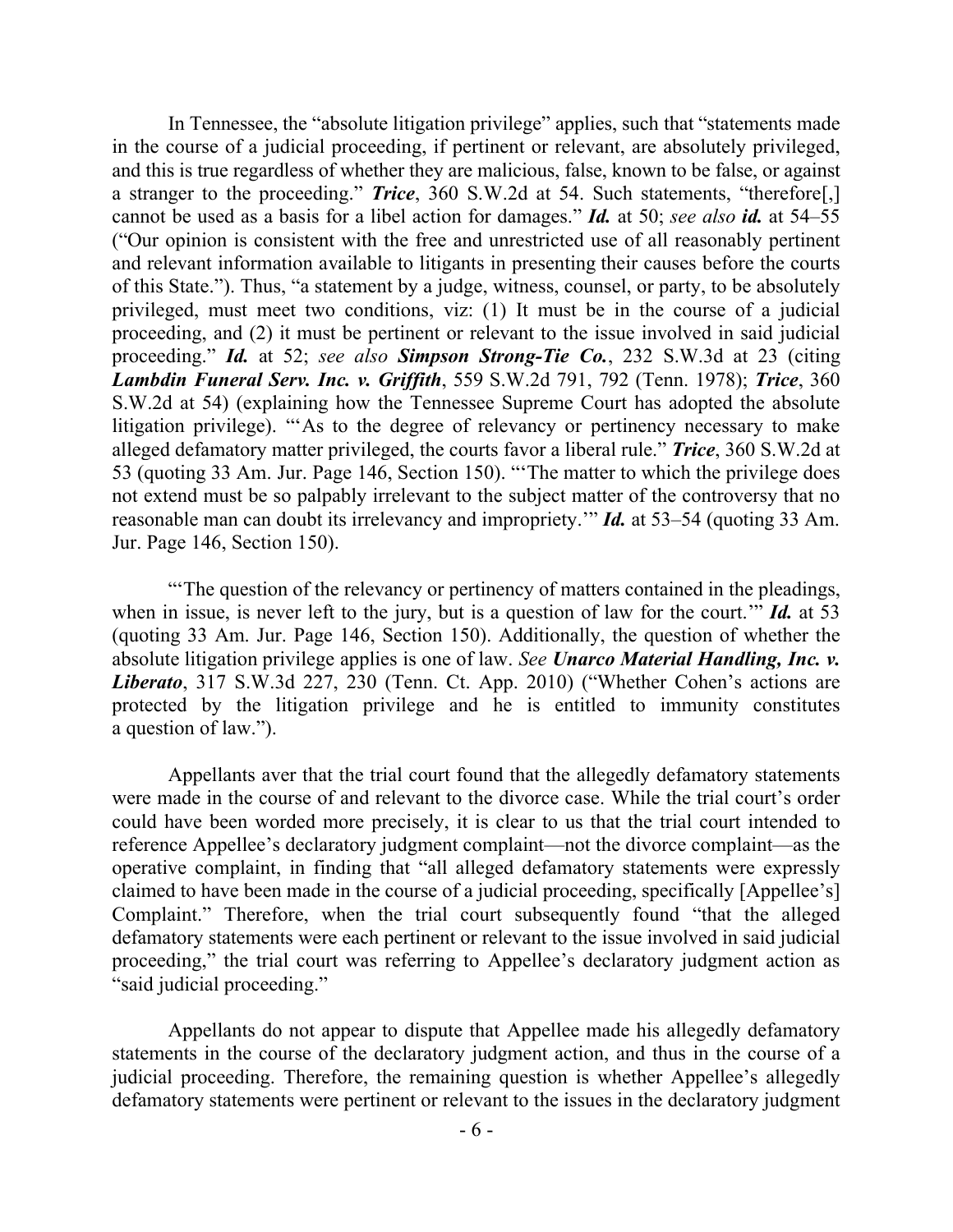action. *See Trice*, 360 S.W.2d at 52. Indeed, they were, because Appellee's allegation that Appellants' marriage was bigamous formed the basis of his declaratory judgment action the main point of which was to determine whether Appellants' marriage was, in fact, bigamous and, consequently, what relief, if any, Appellee was entitled to. Appellants argue that Appellee's allegedly defamatory statements were not relevant to the matters before the trial court—namely, the only remaining issue in the divorce action, the division of Mrs. Vanwinkle's retirement benefits. But we are not aware of authority for the proposition that Appellee's allegation of bigamy had to be made in the course of or be pertinent or relevant to the divorce proceedings, as opposed to the declaratory judgment action, in order for the absolute litigation privilege to apply. Nor have Appellants pointed to any.

Appellants also appear to contend that the question of whether the privilege applies is unfit to be decided on a motion to dismiss. However, as stated above, the issue of whether Appellee made his allegedly defamatory statements during a judicial proceeding (the declaratory judgment action) is undisputed—Appellants acknowledge in their defamation complaint that Appellee made those statements in his complaint for declaratory judgment. The remaining issue of whether Appellee's statements were relevant or pertinent to the declaratory judgment action is a question of law, as is the ultimate question of whether the absolute litigation privilege applies. *See Trice*, 360 S.W.2d at 53; *Unarco Material Handling, Inc.*, 317 S.W.3d at 230. Moreover, the absolute litigation privilege generally involves legal pleadings and, as we previously noted, Tennessee law allows public records to be considered in adjudicating motions to dismiss. *Brentwood Servs., Inc.*, 2009 WL 3448747, at \*3. Thus, the legal questions involved in the absolute litigation privilege are particularly well-suited for disposition on a motion to dismiss so long as the requirements of the rule are met. *See id.* at \*4 (emphasis added) ("A Rule 12 motion only challenges the *legal* sufficiency of the complaint.").

Therefore, we conclude that Appellee is correct that the absolute litigation privilege protects the statements he made in his declaratory judgment complaint, and thus the defamation action was properly dismissed. Consequently, we need not decide whether Appellee is correct that the divorce was not final and thus his statements regarding bigamy were true.

Lastly, Appellee argues that he should be awarded frivolous appeal damages and attorney's fees. Tennessee Code Annotated section 27-1-122 states:<sup>4</sup>

When it appears to any reviewing court that the appeal from any court of record was frivolous or taken solely for delay, the court may, either upon motion of a party or of its own motion, award just damages against the appellant, which may include, but need not be limited to, costs, interest on the judgment, and expenses incurred by the appellee as a result of the appeal.

 $\overline{a}$ 

<sup>&</sup>lt;sup>4</sup> The only issue Appellee presents on appeal as to attorney's fees is based upon section 27-1-122.